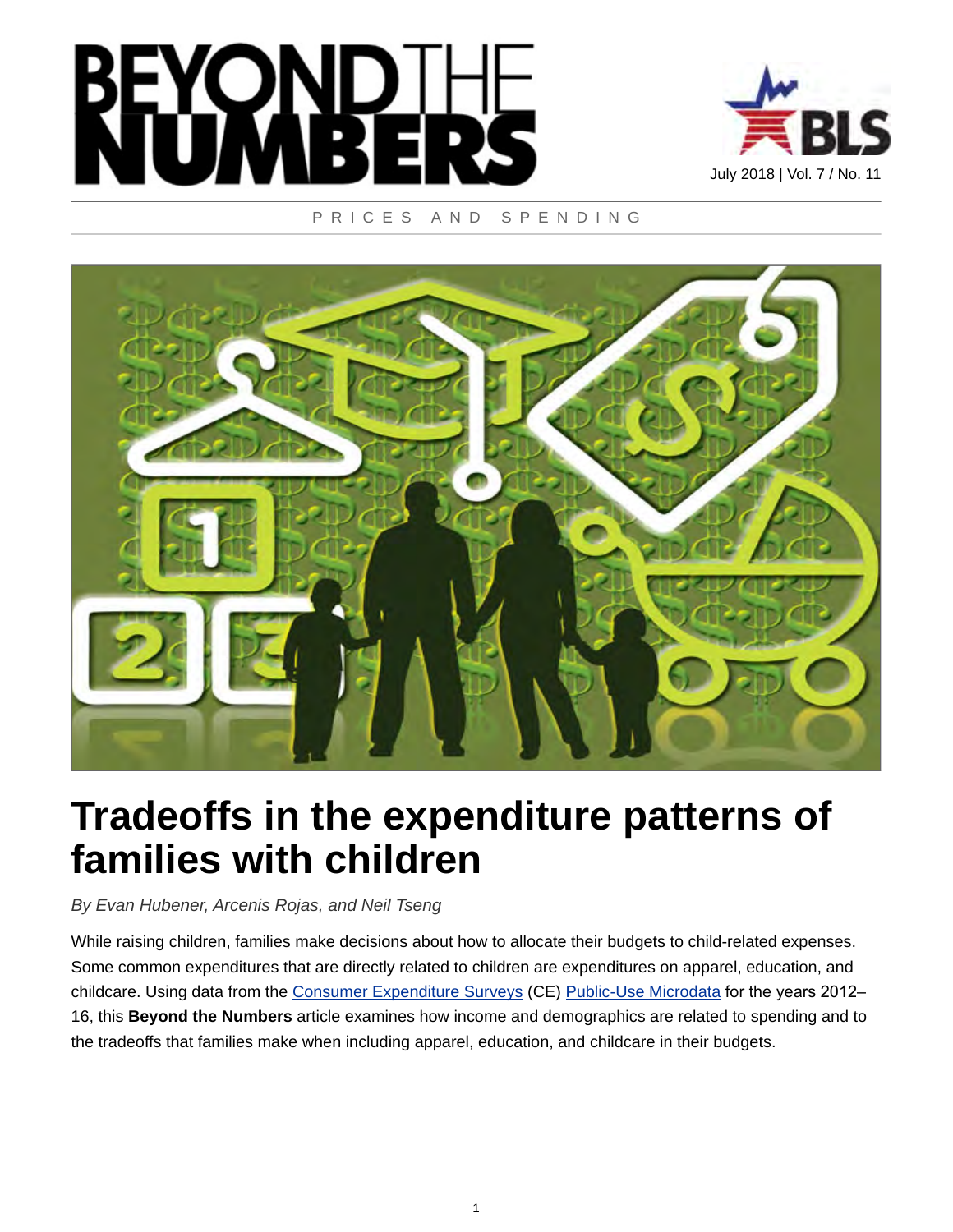# **Notes on the analysis**

<span id="page-1-0"></span>While the categories of apparel, education, and childcare may appear to be self-defining, some items included in these categories may not be obvious. For example, apparel also includes costumes, uniforms, shoes, and accessories. Childcare includes babysitting, daycare, nurseries, and preschools, and education includes tuition, test preparation, tutoring, books, and supplies. In what follows, "expenditures" refers to the sum of expenditures for these three categories and "percent of expenditures" refers to the expenditure in each of the categories as a proportion of "expenditures." Consumer units<sup>[1](#page-10-0)</sup> (CUs) included in this analysis are those with at least one child in the household who is 17 years or younger, and as a result, the ages of the members of other CUs in the analysis are mostly similar. The education level is that of the reference person<sup>[2](#page-10-1)</sup> (who is more likely to be a parent) and is not necessarily the highest level of education attained by a given member of a CU. Household size is excluded from the analysis because the analysis is limited to spending proportions, which would not change much with additional household members.

# <span id="page-1-1"></span>**Expenditures by region**

In comparing expenditures by geographic regions with national averages, expenditure allocations were found to be reasonably similar over the 2012–16 period. Childcare made up the largest share of the three categories examined, followed by apparel and education. At the national level, for these categories, childcare made up 49 percent of expenditures, apparel was 26 percent of expenditures, and education was 25 percent of expenditures. (See chart 1.) All three categories varied by region, with apparel having the narrowest range: between 23 percent of expenditures in the Northeast and 27 percent of expenditures in the Midwest and the South. Childcare, with the widest range, was between 45 percent of expenditures in the West and 54 percent of expenditures in the Northeast. Education expenditures ranged from 23 percent of expenditures in the Midwest to 29 percent of expenditures in the West.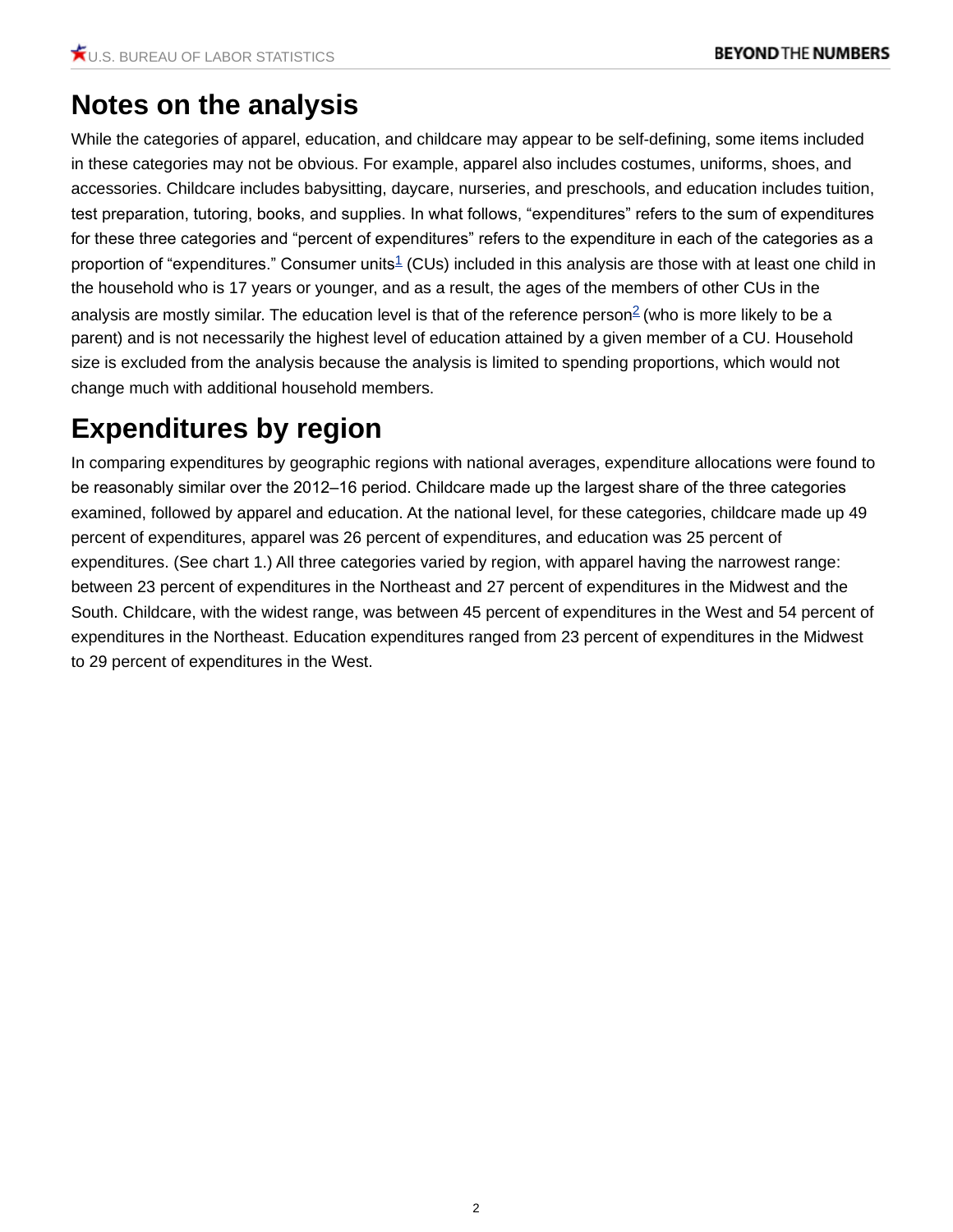

# **Expenditures by income**

Differences in the proportions of expenditures become more striking when examining CUs by income quintile. (See chart 2.) As the income quintile rose, expenditure shares spent on education and, to a lesser extent, childcare increased, while the share spent on apparel decreased.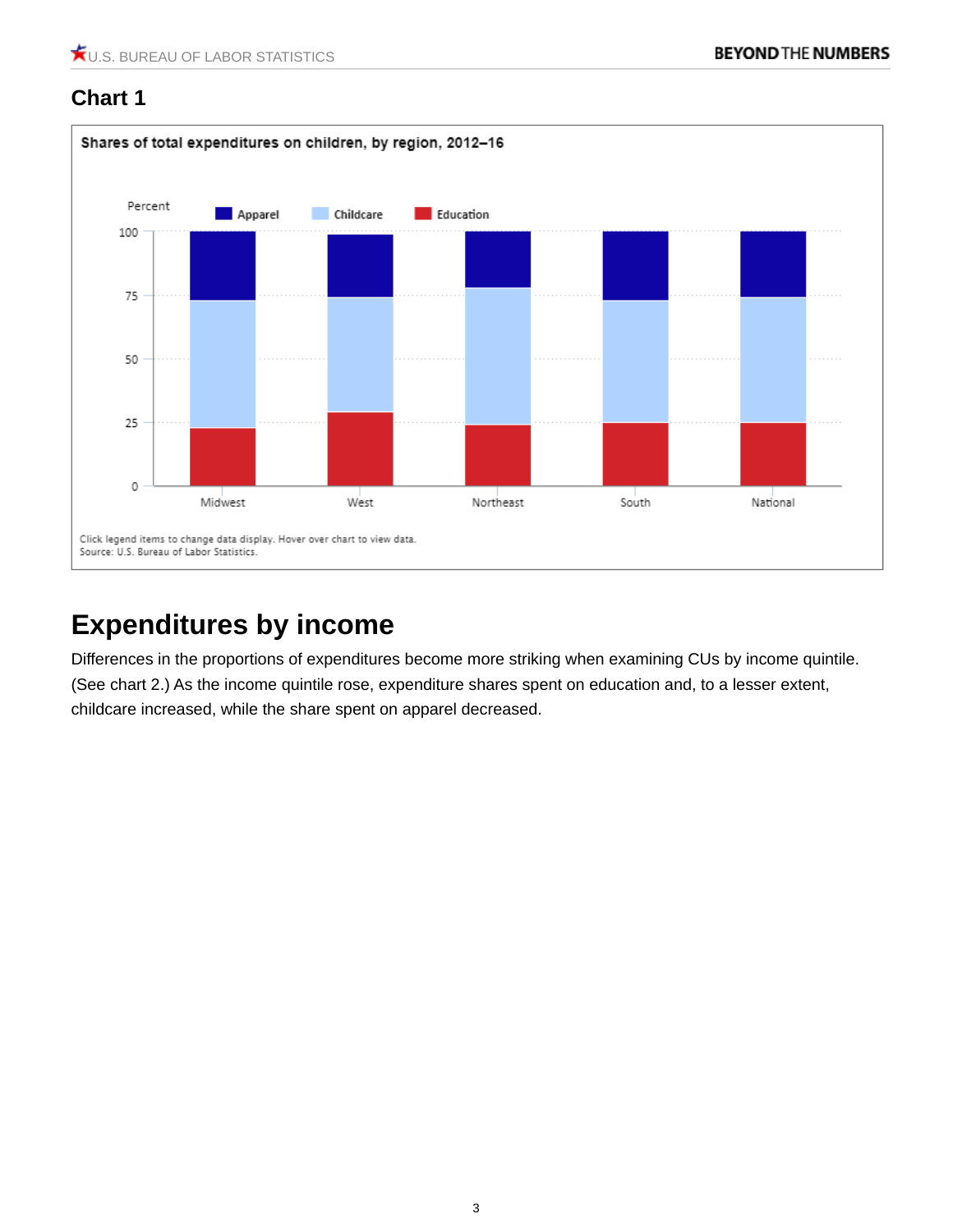

#### **Education**

Looking more closely at education expenses revealed that increases were modest for the lowest four quintiles; for example, the spread from the lowest (quintile 1) to the fourth quintile was 10 percentage points, from 7 percent to 17 percent. However, the percentage of the expenditure share increased from the fourth quintile to the fifth quintile by almost 20 percentage points, from 17 percent of expenditures to 36 percent of expenditures.

Part of the reason that education expenditures increased as a percentage of expenditure share is because CE data capture mostly what would be considered supplementary or discretionary education. For parents whose children attend public schools, education is paid for largely indirectly through taxes, and those in the lower income ranges are less able to provide supplementary education, including test preparation, private schooling, and tutoring. As income increased, the ability to supplement education also increased, and that spending was reflected in the education expenditure share.

#### **Apparel**

While varying widely, decreases in the shares for apparel expenditures were more linear than the increases in the shares for education spending. For the lowest quintile, apparel accounted for 61 percent of expenditures, whereas, for the highest quintile, apparel accounted for 15 percent of expenditures. The second, third, and fourth quintiles spent 48 percent, 36 percent, and 27 percent, respectively, on apparel.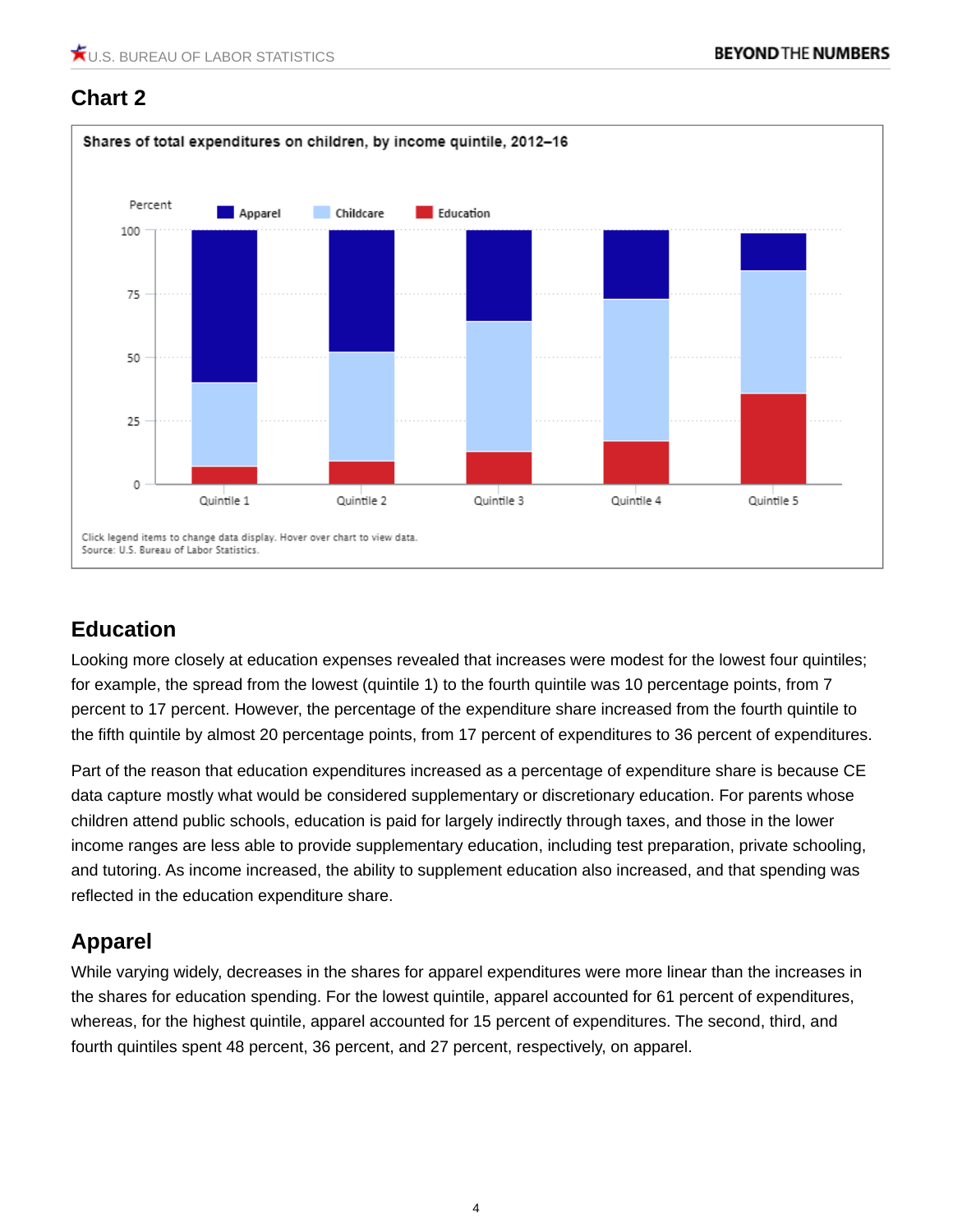#### **Childcare**

Among the three categories of education, apparel, and childcare, the range in expenditure shares across the quintiles was smallest for childcare. The share increased from 33 percent for the first quintile to 51 percent for the third quintile and then rose to 56 percent for the fourth quintile, but dropped to 48 percent for the fifth quintile.

# **Expenditures by race of the reference person**

Examining expenditure shares of CUs by the race of the reference person shows that education and apparel expenditures again were the most variable. (See chart 3.)

### **Chart 3**



## **Education**

Education expenditure shares ranged between 14 percent for Blacks and 29 percent for Asians and Pacific Islanders. Whites spent 26 percent of expenditures on education, and Native American and multiracial CUs spent 20 percent.

## **Apparel**

Apparel expenditures ranged between 20 percent of expenditures for Asian and Pacific Islanders and 37 percent for Blacks, with Whites spending 25 percent and Native American and multiracial households spending 30 percent.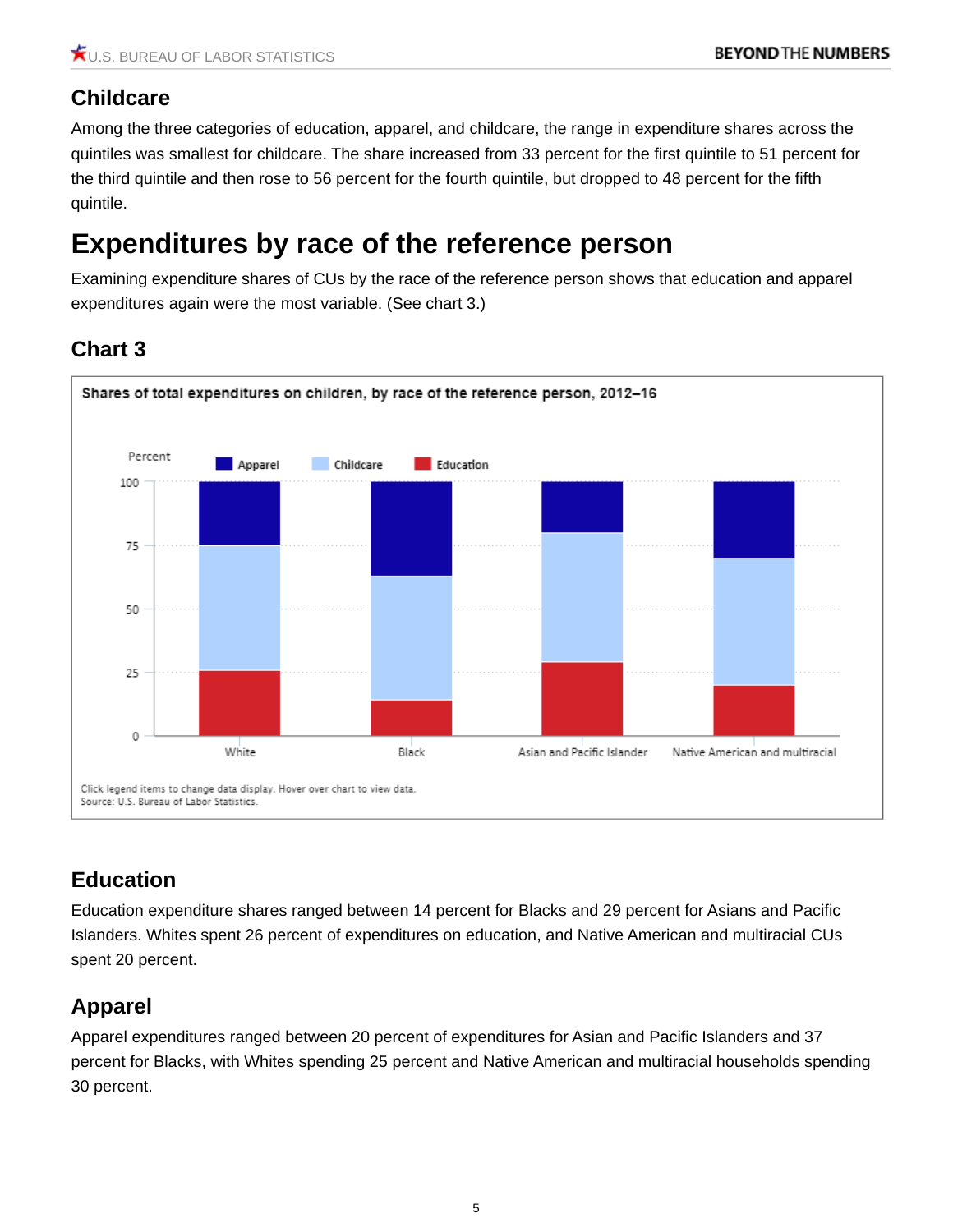### **Childcare**

Childcare expenditure shares did not vary much by race, with all four groups spending about half their expenditures on childcare.

# **Expenditures by quintiles of income and race of the reference person**

Even when distinguishing CUs by race and by quintiles of income, differences in expenditure shares persist. (See charts 4–8.) Within the first quintile (chart 4), expenditure shares on apparel, childcare, and education were about the same for Blacks, Whites, and Native American and multiracial CUs; Asian and Pacific Islanders, who spent a larger share on childcare (52 percent, compared with 30–35 percent for the other groups) and a smaller share on apparel (41 percent, as opposed to 60–62 percent for the other groups) were the exception. Within the second quintile (chart 5), the range for apparel expenditures was the largest of the three expenditure categories, with Asian and Pacific Islanders at the low end, spending 38 percent of their expenditures on apparel, and Native American and multiracial CUs the highest, with 73 percent of their expenditures spent on apparel.

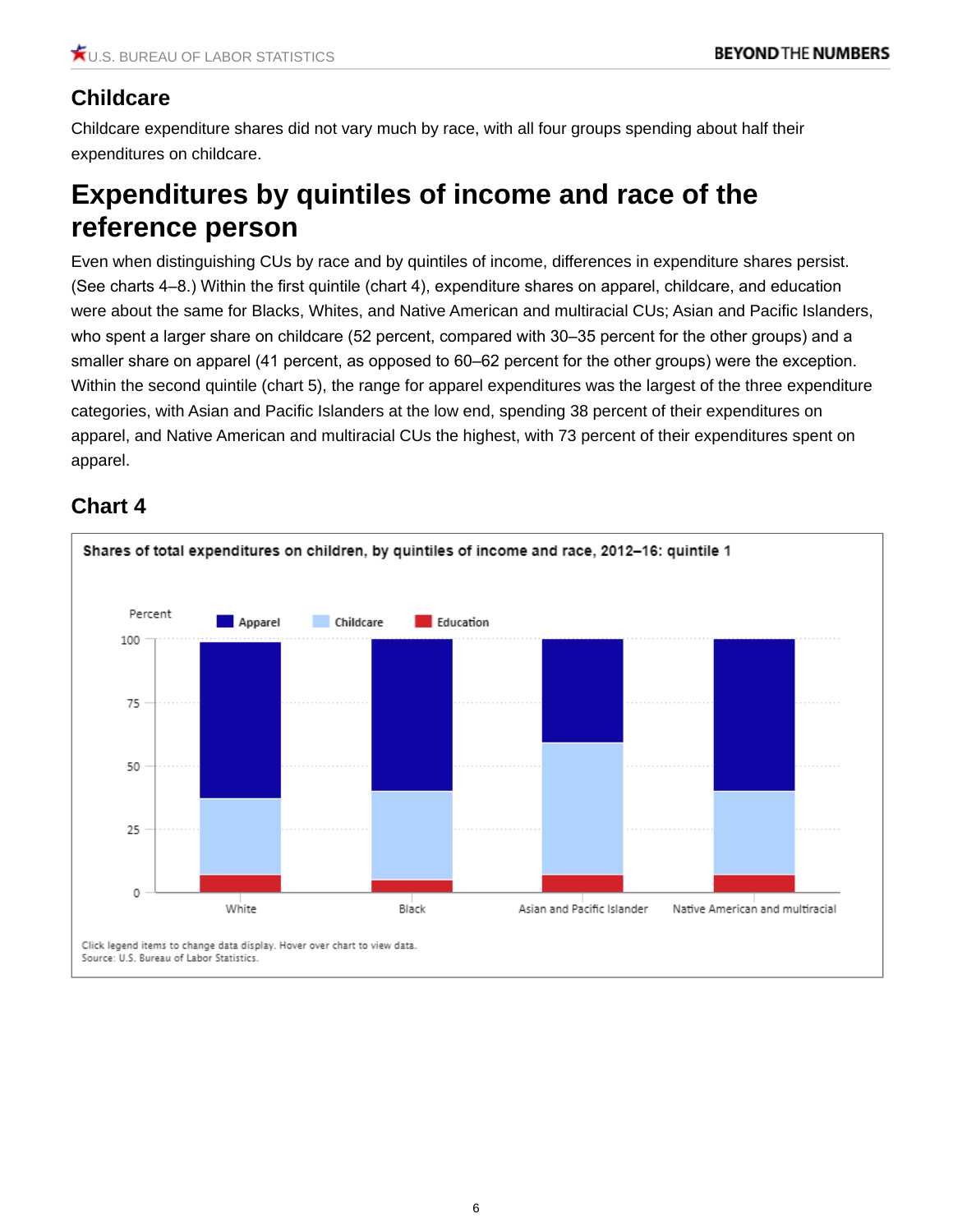

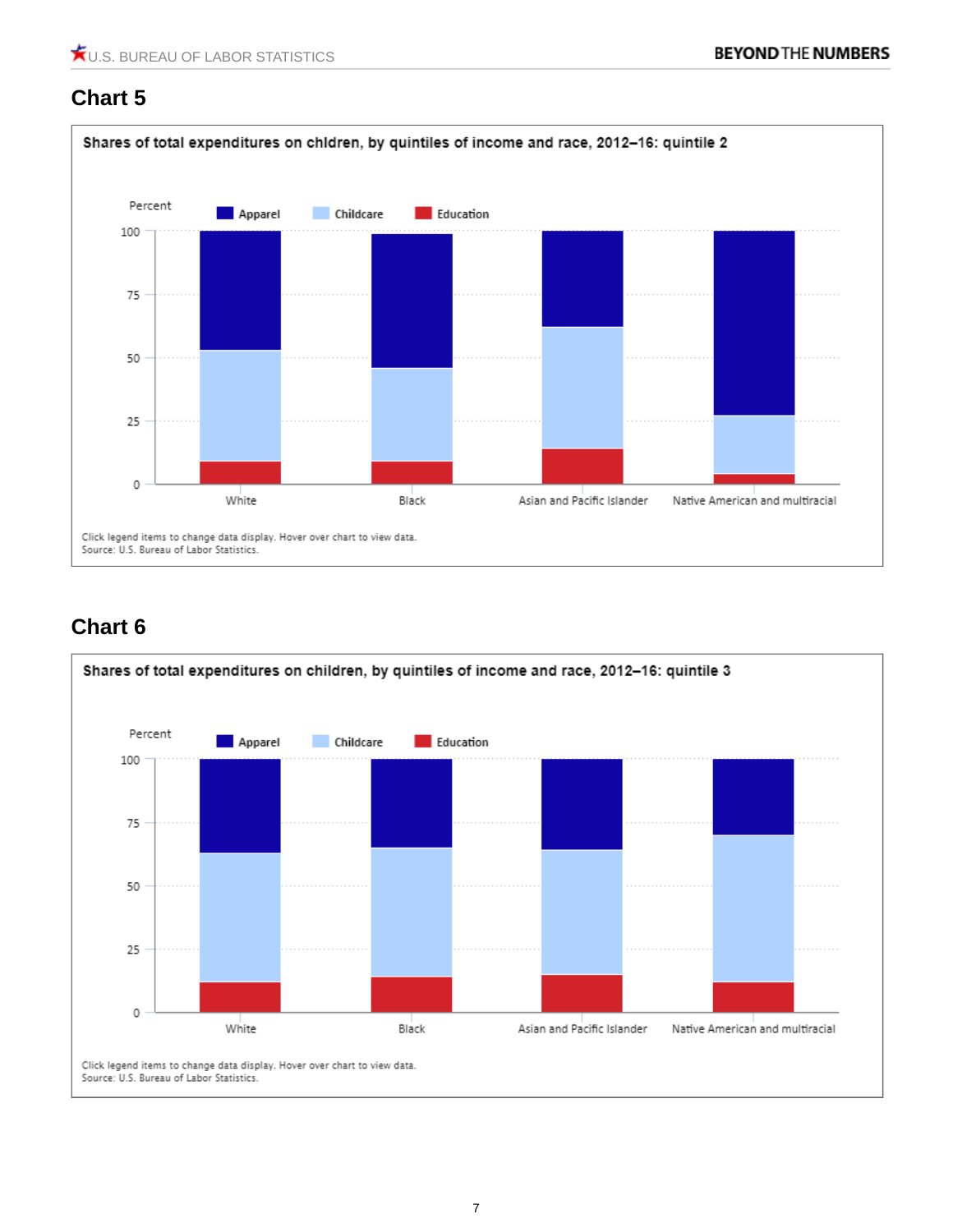

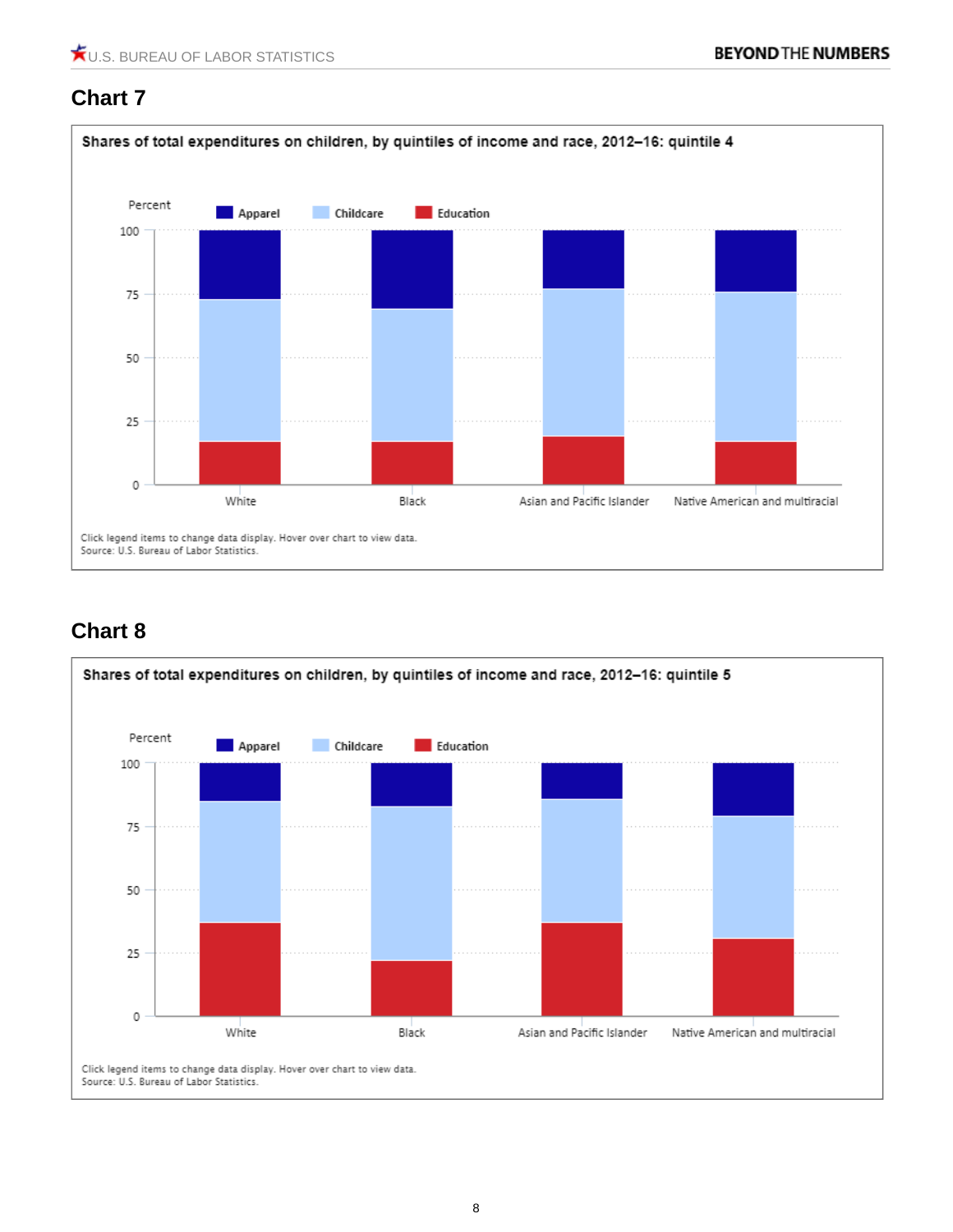Within the third and fourth quintiles (charts 6 and 7), the range in expenditure shares among the three categories tightened, but in the fifth quintile (chart 8) the ranges were wider. For example, education ranged from 22 percent for Blacks to 37 percent for Asians and Whites, with Native American and multiracial CUs' expenditures at 31 percent.

# **Expenditures by education level of the reference person**

The differences in the three categories of expenditures by the education level of the CU's reference person are similar to those by income, though less pronounced. (See chart 9.) The relationship between educational level and income is illustrated in chart 10. CUs with a bachelor's degree or higher made up 8 percent of the lowest quintile and 69 percent of the highest quintile; as income increased, a larger percentage of the quintile contained a reference person with at least some college.

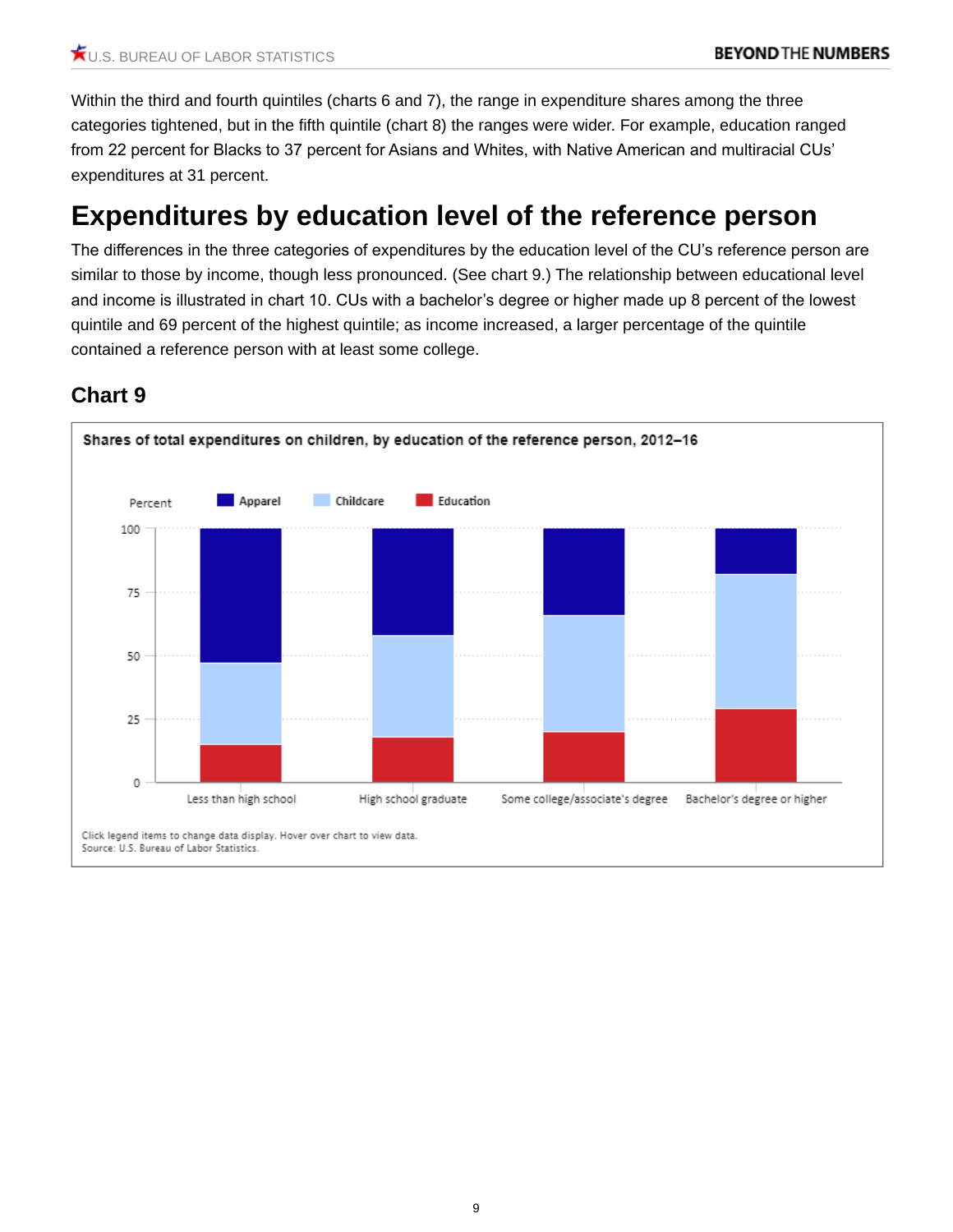

Education levels range from less than a high school degree to a bachelor's degree or higher. As with expenses by income, apparel expenditures shrank, and education and childcare expenditures rose, as a portion of the expenditure share as the educational level increased. For CUs whose reference person had less than a high school degree, education made up 15 percent of expenditures, but this share rose to 29 percent for households with a bachelor's degree or higher. (See chart 9.) Childcare expenditures increased from 32 percent of expenditures for those with less than a high school degree to 53 percent of expenditures for those with a bachelor's degree or higher. As the education level of the reference person increased, expenditures on apparel shrank, from 53 percent of the expenditure share at the lowest level to 18 percent at the highest level.

# **Conclusions**

Over the 2012–16 period, expenditure shares for education ranged most widely by household income (29 percentage points from the lowest to the highest quintile), then by the race of the reference person (a range of 15 percent), and then by the education level of the reference person (with a range of 14 percent); variability was smallest by region (with a range of 6 percent). Expenditure shares for apparel also ranged most widely by household income (by an even greater 46 percentage points from the lowest to the highest quintile) and then by education (with a range of 36 percentage points); race was associated with a smaller range (17 percentage points), and differences by region were smallest (with a range of 5 percentage points).

Expenditure shares for childcare ranged most widely by household income (with a range of 23 percentage points) and then by education (by 21 percentage points). Region (with a range of 9 percentage points) was associated with larger ranges in childcare expenditures than it was for education (ranging 6 percentage points) or apparel (ranging 4 percentage points). Childcare expenditures by race hardly varied. Although region and